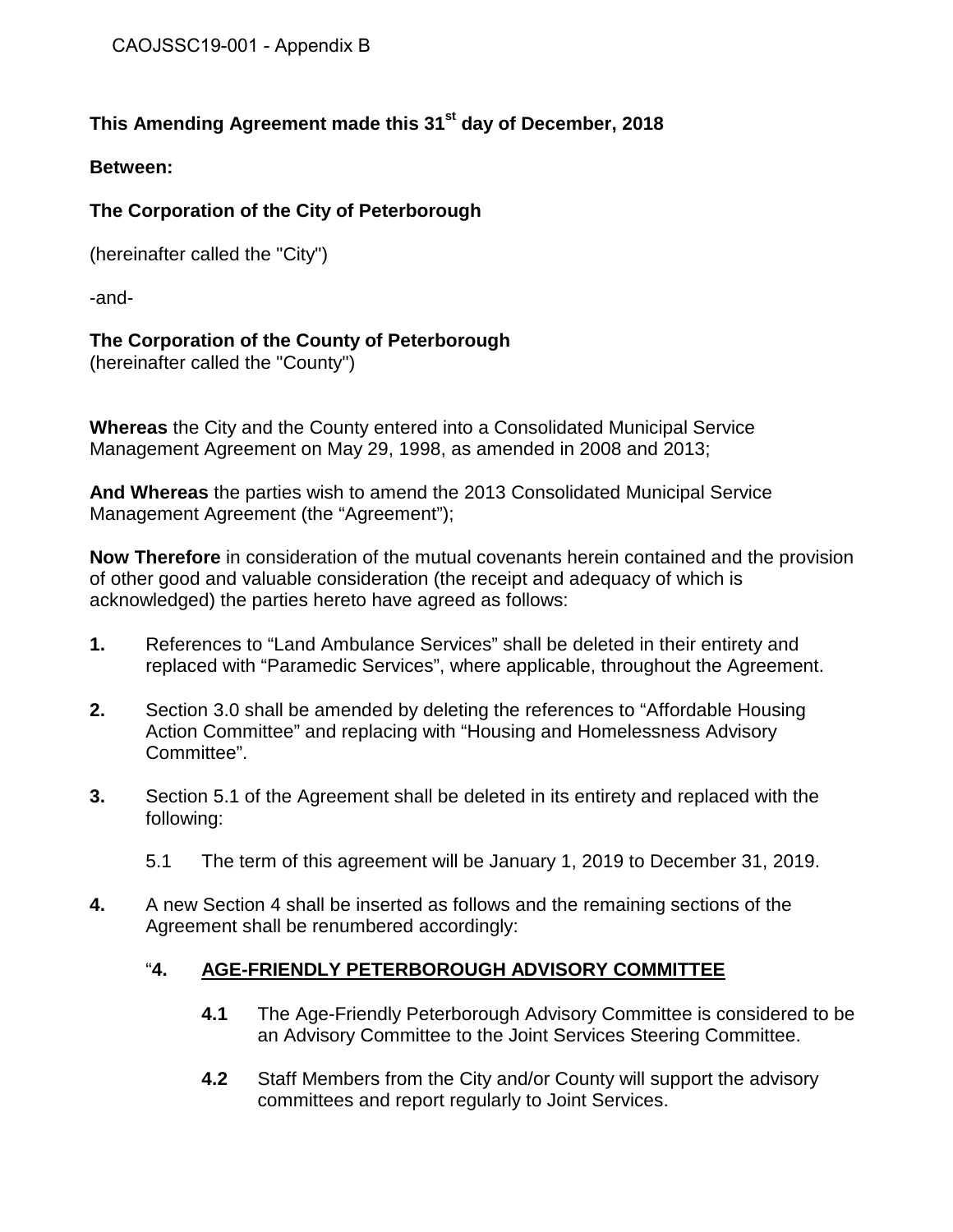- **4.3** Recommendations can be submitted to the Joint Services Steering Committee by Age-Friendly Peterborough Advisory Committee through a covering report prepared by the City Commissioner of Community Services.
- **4.4** Minutes of the Age-Friendly Peterborough Advisory Committee will be placed on the Joint Services agenda as an information item.
- **5.** Schedule A of the Agreement shall be deleted in its entirety and replaced with Schedule A attached.

#### **6. Continuation of Terms and Provisions**

All other respects of the Agreement remain in full force and effect according to all of the terms and conditions thereof, except as modified or amended by this Amending Agreement.

**In Witness Whereof** the parties hereto have hereunto affixed their corporate seals attested to by the hands of their respective proper signing officers in that behalf duly authorized.

> **The Corporation of the City of Peterborough** Per:

 $\ddot{\phantom{a}}$ Daryl Bennett, Mayor

 $\ddot{\phantom{a}}$ John Kennedy, Clerk

**The County of Peterborough** Per:

 , Joe Taylor, Warden

 $\ddot{\phantom{a}}$ Lynn Fawn, Acting Clerk

We have the authority to bind the corporation